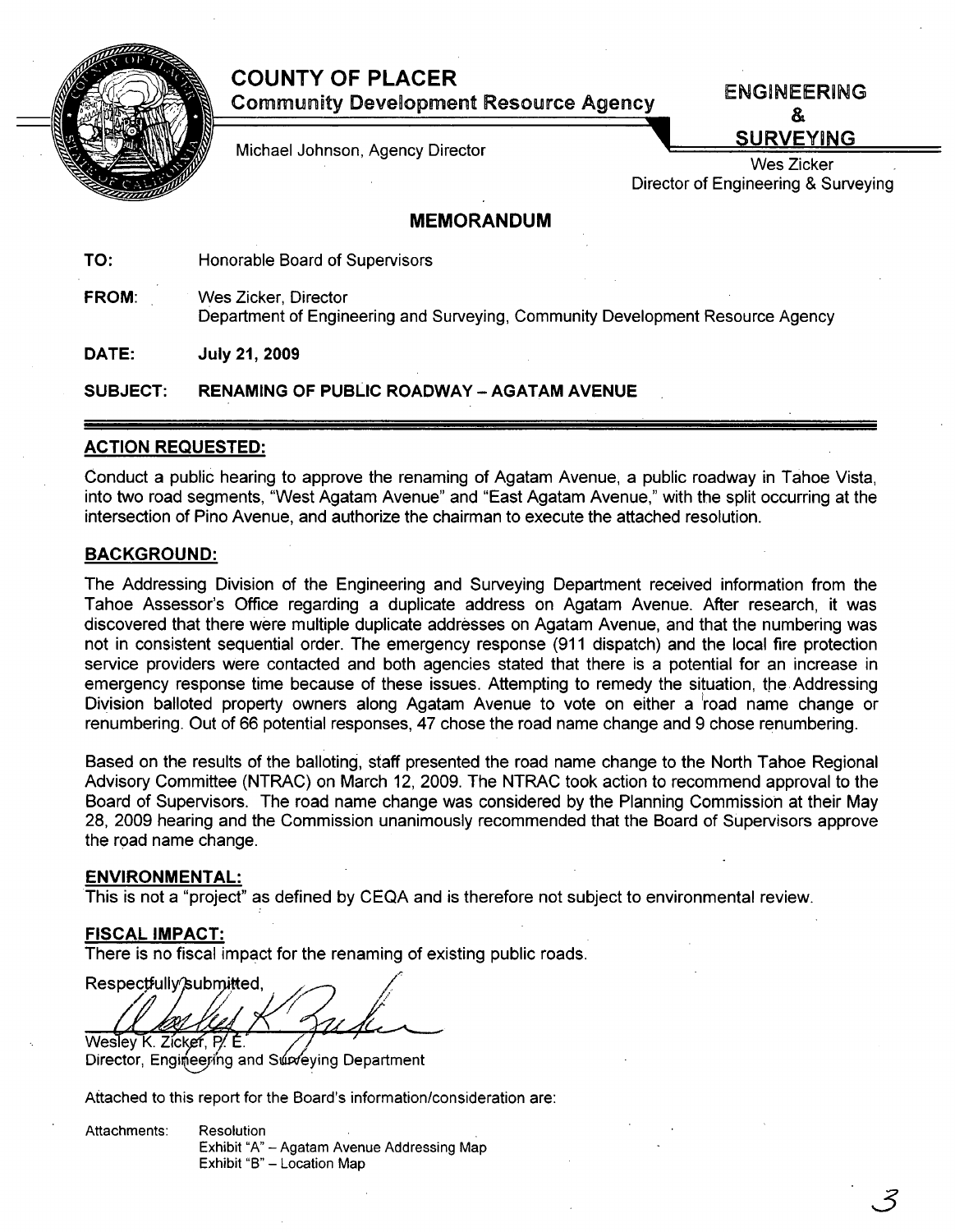## **Before the Board of Supervisors**

## **County of Placer, State of California**

In the matter of:

n the matter of:<br>A RESOLUTION APPROVING THE RENAMING OF FIRST READING:

AGATAM AVENUE, A PUBLIC ROAD, INTO TWO SEGMENTS, "WEST AGATAM AVENUE" AND "EAST AGATAM AVENUE" WITHIN TAHOE VISTA IN PLACER COUNTY DUE TO EXISTING DUPLICATE AND NON-SEQUENTIAL ADDRESSING.

The following Resolution was duly passed by the Board of Supervisors of the County of Placer

at a regular meeting held July 21, 2009; by the following vote on roll call:

Ayes:

Noes:

Absent:

Signed and approved by me after its passage.

Attest:

Clerk of said Board Chairman, Board of Supervisors

 $\overline{4}$ 

Ann Holman **Ann Holmes Jim Holmes Jim Holmes** 

BE IT RESOLVED BY THE BOARD OF SUPERVISORS OF THE COUNTY OF PLACER. STATE OF CALIFORNIA, AS FOLLOWS:

WHEREAS, the renaming the existing public roadway for emergency response, safety, and convenience of the residents is necessary as a result of the existing duplicate and non-sequential addressing, as shown on the attached Exhibit A.

WHEREAS, at the March 28, 2009 Planning Commission hearing, the Commission recommended that the Board of Supervisors approve the proposed road names.

WHEREAS, the Board of Supervisors finds that the proposed road name assignments of "West Agatam Avenue" and "East Agatam Avenue" are not in conflict with the Placer County "Road Naming Policy" adopted by BOS Resolution 86-125.

WHEREAS, the Board of Supervisors authorizes the Director of Engineering and Surveying to assign these road names and make the necessary revisions to the Placer County public records.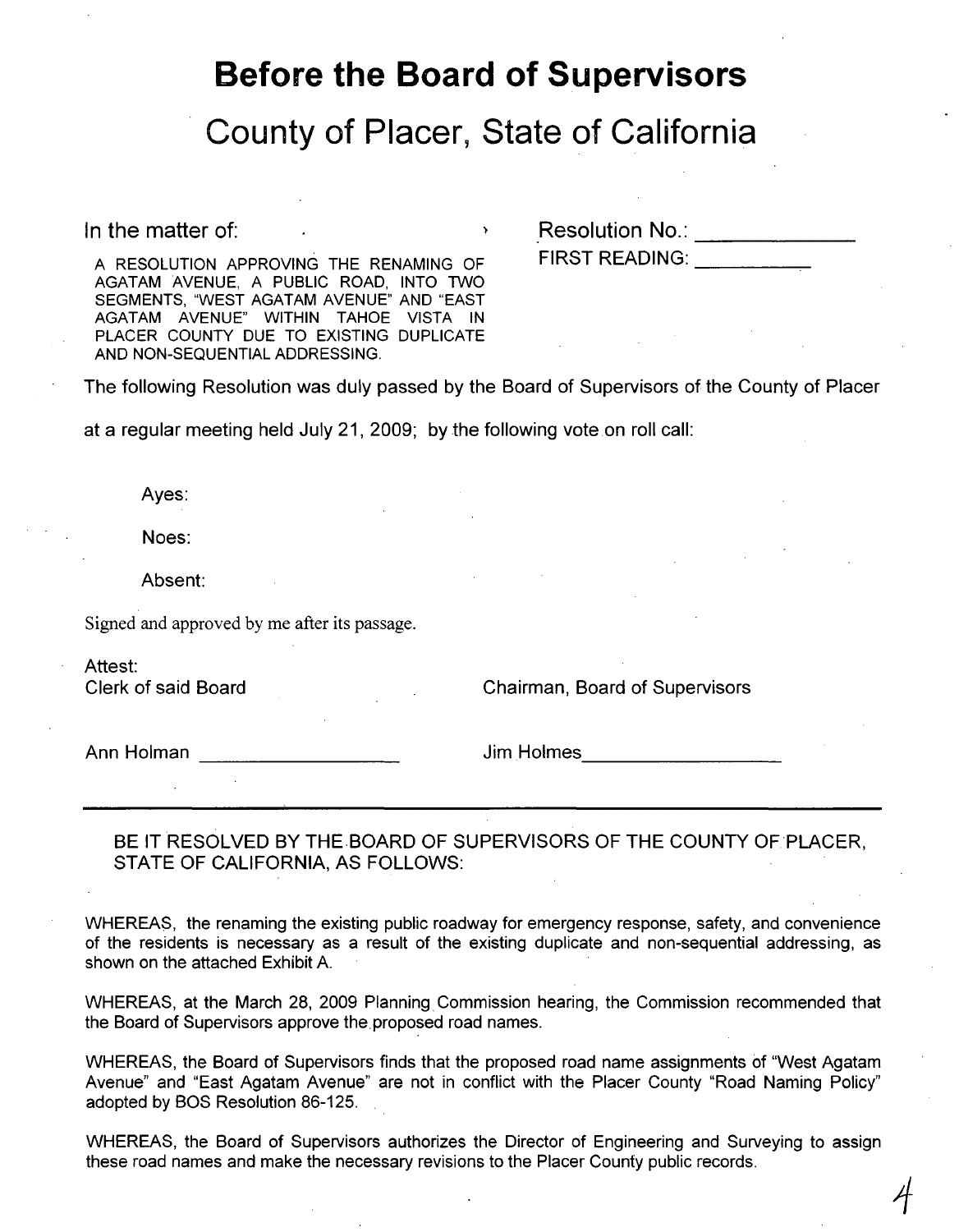NOW, THEREFORE, BE IT RESOLVED, by the Board of Supervisors of the County of Placer, State of California that the Board hereby approves the road name assignments of "West **Agatam** Avenue" from Highway 28 to Pino Avenue, and "East **Agatam** Avenue" from Pino Avenue to Highway 28, and discontinue use of the road name "Agatam Avenue," as shown on the attached Exhibit A.

D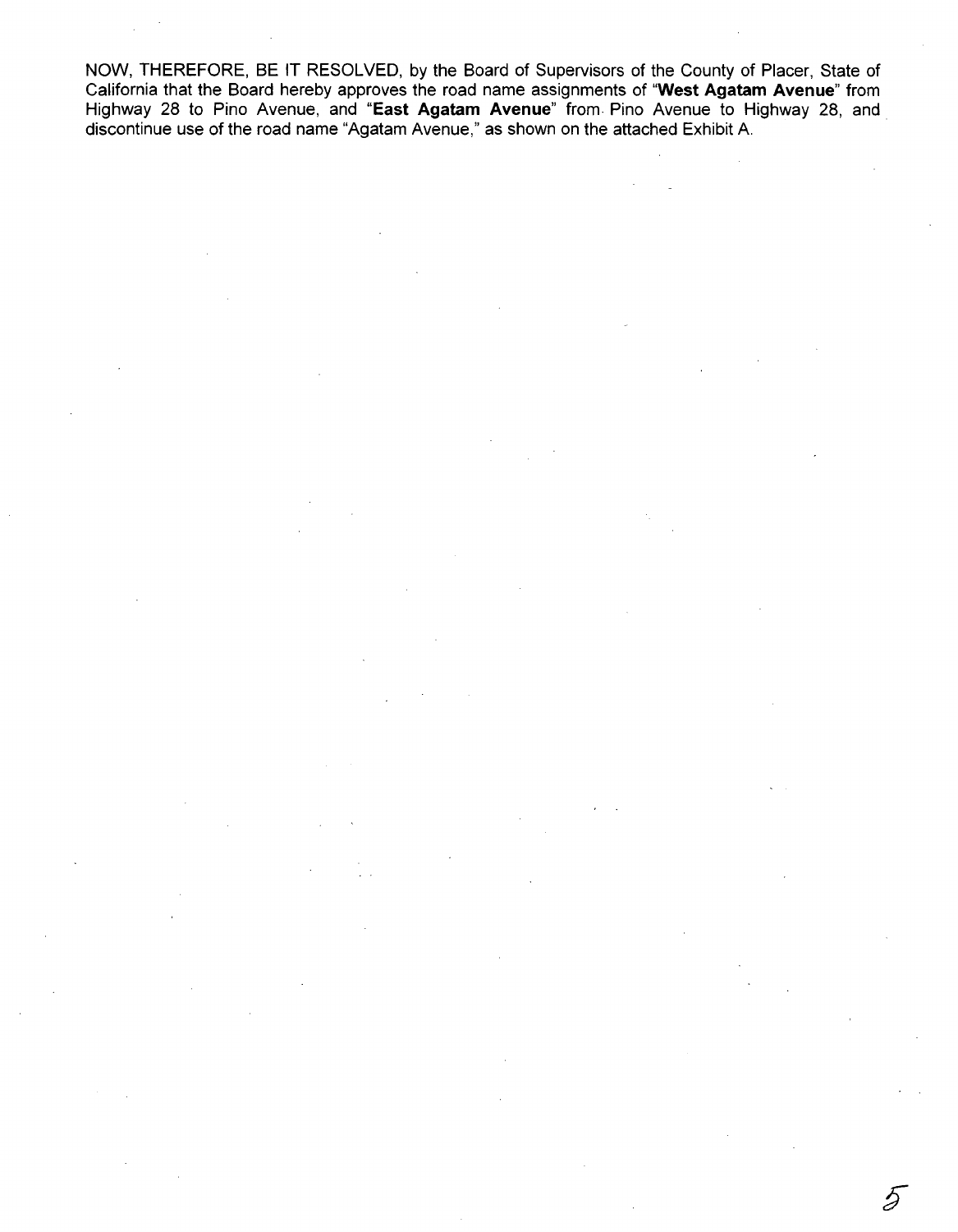**EXHIBIT** "A"